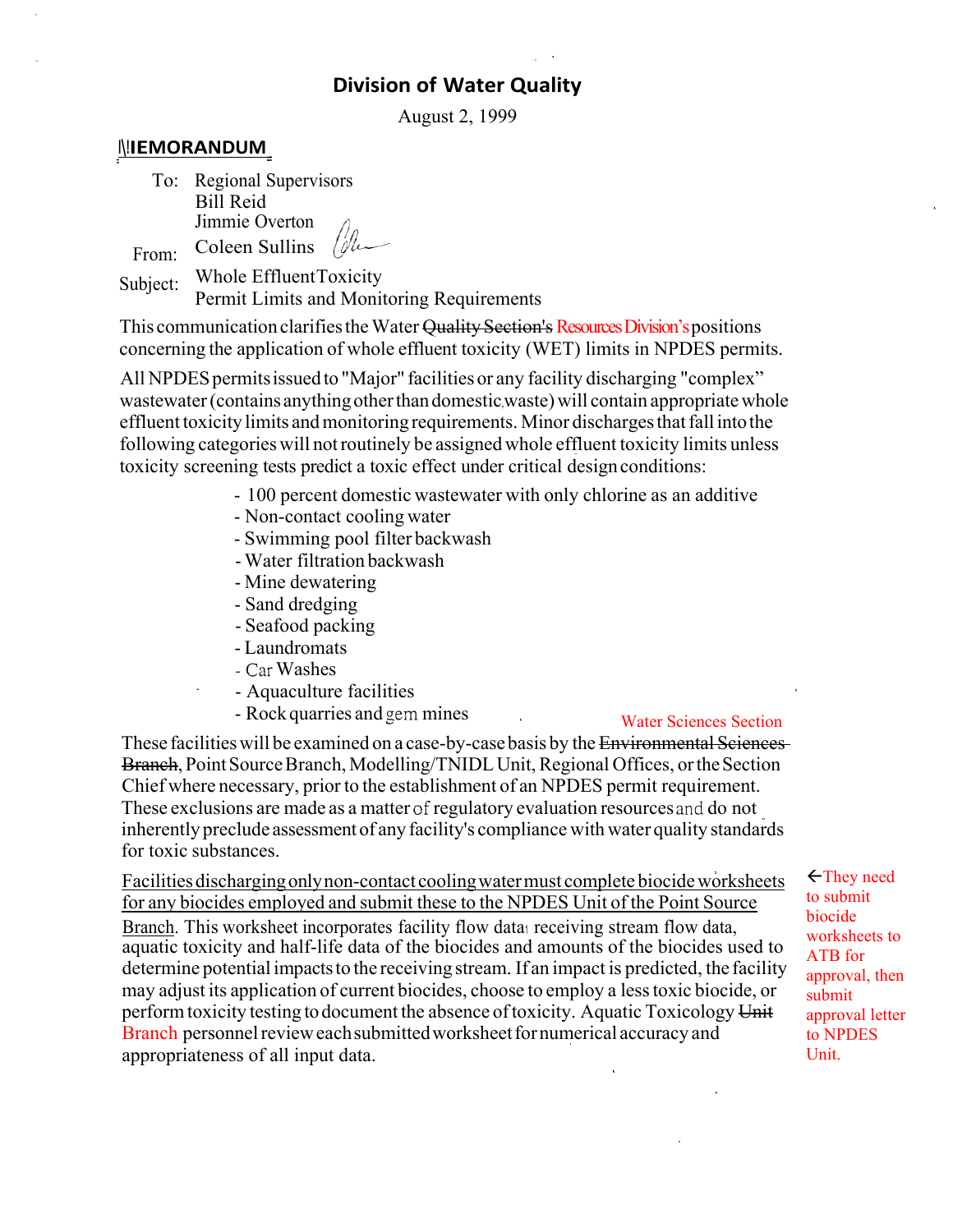Whole effluent toxicity limitations and monitoring requirements will be based upon the instream waste concentration (IWC) during conditions of maximum permitted effluent flow and 7Q10 receiving stream flow. The IWC will be calculated using the following formula:

$$
IWC (%) = (Qw I (Qw + Qu))*100
$$

where:  $Qw = \text{NPDES maximum permitted wasteflow}$  $Qu = Upstream stream flow during 7Q10 conditions$ 

The use of maximum permitted wasteflow for the term Qw assumes the facility has the right to discharge this volume of waste under the permit at any time.

All calculated IWC values should be rounded to the nearest percent except where the IWC is <5%. For IWC values between l and 5 percent, round to the nearest tenth of one percent, and for IWC values <l %, round to the nearest one hundredth of one percent. If it is known that the discharge has a water supply intake upstream of the outfall, then the IWC should be calculated as : Qw / Qu, to avoid underestimation.

The objective of whole effluent toxicity limits placed in NPDES permits is to prevent discharge of toxic substances in amounts likely to cause chronic or acute toxicity to wildlife in the receiving stream and represents the only feasible method of evaluating the combined effects of constituents of complex waste streams. EPA has indicated that chemical-specific limitations do not consider all toxicants present and that interactions of mixtures are not accounted for [l]. Participants of the 1995 SETAC Pellston WET workshop support that indication by recognizing that chemical monitoring alone does not predict or measure biological effects in receiving water bodies [2], and does not cover all toxicants and mixtures threatening biotic integrity [3]. The type of test employed to meet this objective is based upon the magnitude of the facility's IWC. In general, the following criteria are followed:

- 1) If the facility's IWC is greater than or equal to 0.25 percent, the facility will perform the "North Carolina *Ceriociaphnia* Chronic Effluent Bioassay Procedure," Revised February 1998 December 2010, or subsequent versions or "North Carolina Phase II Chronic Whole Effluent Toxicity Test Procedure," (Revised February 1998 Dec. 2010) or subsequent versions on a quarterly basis. The limit will be stated as "shall at no time exhibit observable inhibition of reproduction or significant mortality" at the effluent concentration equivalent to the facility's IWC. The maximum permit limit will be 90%.
- 2) If the facility's IWC is less than 0.25 percent, a 24-hour fathead minnow acute "No Significant Mortality" limit will be applied. The procedure employed will be "Pass/Fail Methodology For Determining Acute Toxicity In A Single Effluent Concentration," Revised July 1992 December 2010.
- 3) If the facility discharge is episodic and/or only occurs in response to stom1 events, acute toxicity monitoring is required for the first five discharge events during the first year following permit issuance, with an annual monitoring requirement thereafter. This requirement will be a 24 hour fathead minnow acute test employing the procedure defined as "definitive" in *Methods for measuring the Acute Toxicity of Effluents to Freshwater and 1vlarine Organisms, Fourth Fifth Edition.* EPA/600/4-90/027 September 1991 EPA-821-R-02-012 Oct. 2002. Upon permit renewal, if five tests have been performed, an annual monitoring requirement will be applied unless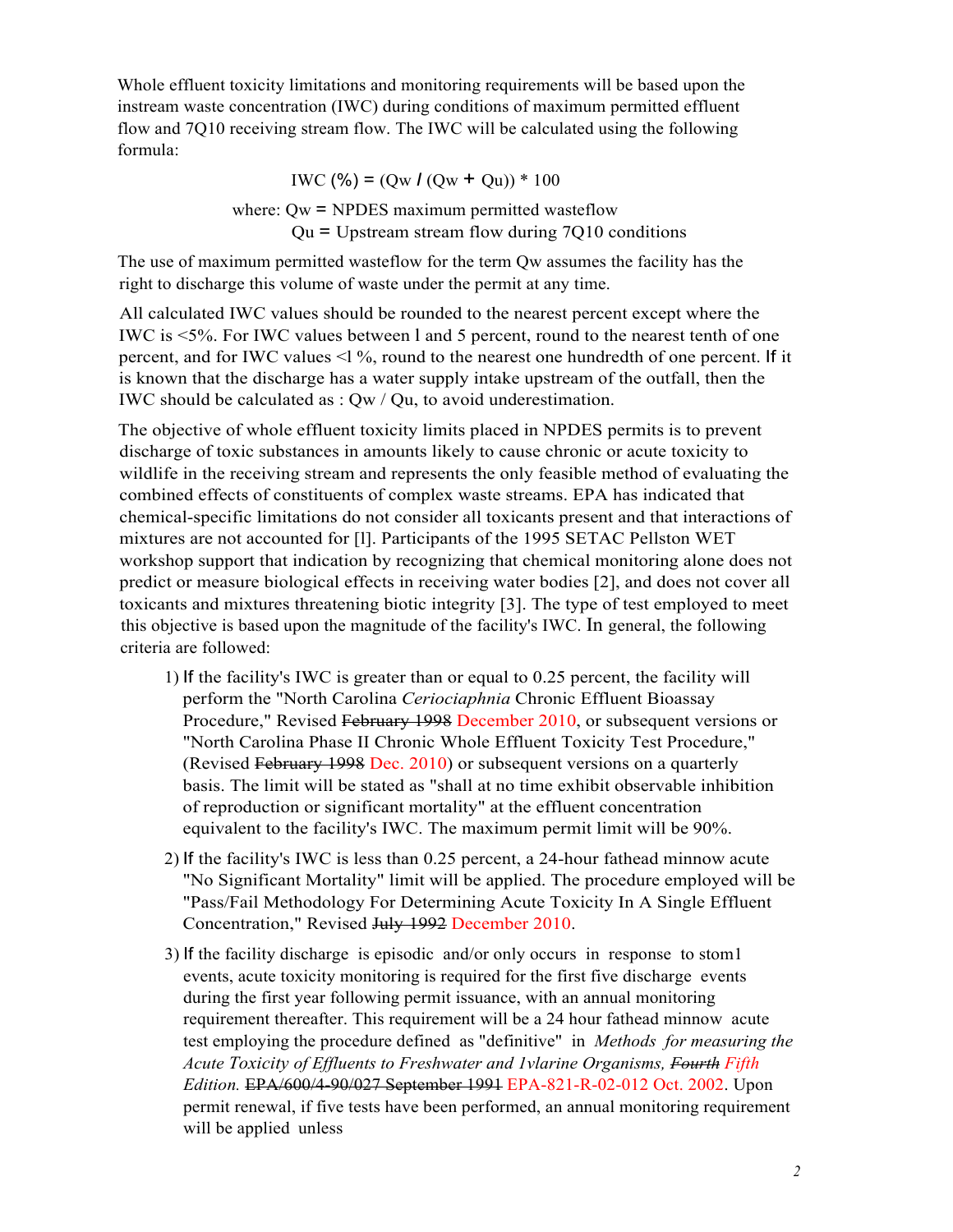the previous monitoring has indicated potential toxic impacts to the receiving stream. These situations will be examined on a case-by-case basis and a limit or monitoring requirement placed in the permit based on the best professional judgment of the Environmental Sciences Branch Water Sciences Section, Point Source Branch, Modelling/TMDL Unit, Regional Offices, or Section Chief where necessary

- 4) If the discharge is to a tidally influenced receiving water, the same criteria as above should be applied using the estimate of 7Ql0 flow into the discharge zone. If no 7Q10 flow estimate is available, a 24 hour acute "No Significant Mortality" limit will be applied. This requirement may also be applied where flow estimates are available, if in the best professional judgment of the Point Source Branch these estimates are not applicable in the "real world." If the tidal zone is well flushed, the fathead minnow should be employed as the test organism, otherwise, in a poorly flushed zone, a Daphnid should be used.
- 5) If the discharge is to a lake or lake arm where 7Q10 estimates are not meaningful, a 24 hour acute "No Significant Mortality" limit will be applied with the fathead minnow as the test organism.
- 6) If a facility discharges to a receiving stream classified as "High Quality Waters" as per North Carolina Administrative Code T15: 02B .020l(d), any whole effluent chronic toxicity limit will be established at an effluent concentration equal to twice the IWC. If the IWC is greater than or equal to 45%, the chronic limit will be 90%. All dischargers to such waters will have acute limits of "No Significant Mortality" as determined by the "Pass/Fail Methodology For Determining Acute Toxicity In A Single Effluent Concentration."

Freshwater organisms may be substituted in permit requirements for dischargers to estuarine and salt receiving waters where an evaluation has been made by Aquatic Toxicology Unit Branch staff that the freshwater organism provides the same level of protection as saltwater organisms.

Generally, twenty-four hour composite sampling will be the preferred sampling method for whole effluent toxicity monitoring. Depending on consideration of exposures, grab samples or other special sampling regimes may be appropriate based on the best professional judgment of the Regional Water Quality and Point Source personnel. Appropriate sampling regimes other than grabs would be based on time of occurrence and duration of predictable intermittent discharge events.

Permittees with acute toxicity requirements may request the use of a test organism other than that specified by the permit upon documentation that the alternate test organism would be a more sensitive indicator of toxic substances in the facility's discharge. Such documentation would consist of:

- 1) A demonstration that viable and standardized culture techniques are available for that organism and standardized testing methodologies have been developed and validated. This demonstration should meet guidance provided by EPA.
- 2)Three consecutive "side-by-side" tests with results indicating that the alternate organism is as or more sensitive to the facility's effluent. Each test series would consist of two separate toxicity tests conducted on the same sample of effluent with the length of exposure specified by the permit, the only difference between tests being the organism used.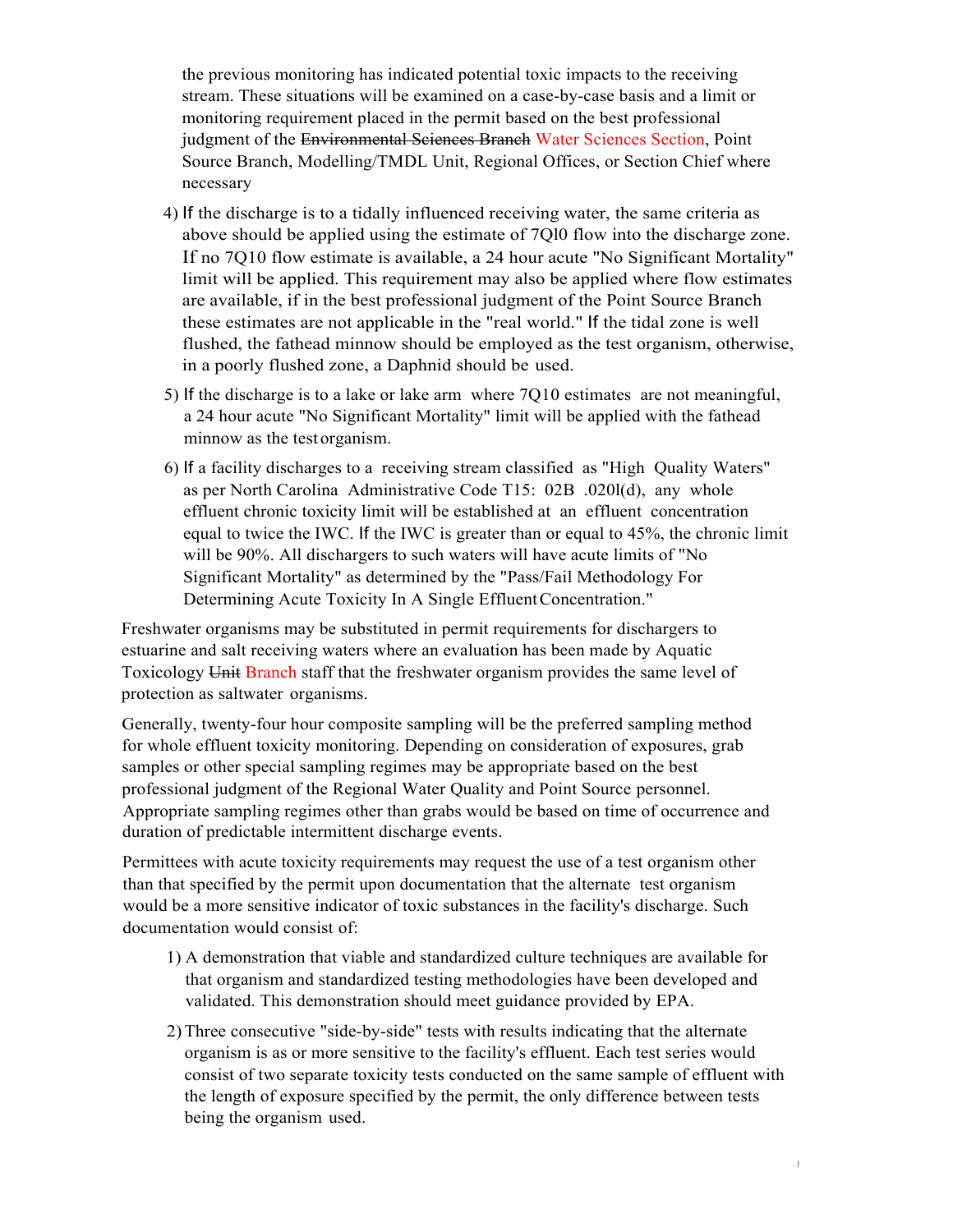Any facility which has been assigned a chronic limit with *Ceriodaphnia dubia* as the test organism may request a permit modification that specifies the EPA full range chronic methodology. Major differences between this methodology and the "North Carolina Phase II Chronic Whole Effluent Toxicity Test Procedure" are the use of a minimum of three samples instead of two and daily test solution changes as opposed to two changes over the seven day test period.

Minor facilities which discharge only domestic waste applying for renewal of their permits may be given an option of a new lower ammonia limit based on a mass balance calculation or performing a whole effluent toxicity test.

Should a quarterly toxicity limit be waived in favor of a "monitoring only" requirement as in the case of a special order, it is recommended that the frequency of the analysis be increased to monthly. In the case of a pass/fail limit, the use of a multiple concentration test for the monitoring requirement in a special order will allow tracking of toxicity reductions.

All whole effluent toxicity tests performed to meet NPDES monitoring must be conducted by laboratories certified to perform the specific analysis required as specified by Administrative Code Section: 15 NCAC 2H .1100, Biological Laboratory Certification. Water Sciences Section

Toxicity testing results will be filed with the Environmental Sciences Branch no later than 30 days after the end of the reporting period for which the report is made. The results will be recorded on the monthly monitoring report form MR-1. Facilities will also be required to complete one of the three five toxicity test report forms, AT-1, AT-2, or AT-3, AT-5, AT-6 and submit these to the Environmental Sciences Branch Water Sciences Sections. No test result will be considered valid until reviewed by Aquatic Toxicology Unit Branch personnel.

All permits that specify quarterly evaluation of acute toxicity will be written to require monthly monitoring upon any single failure to meet specified limits, until such time as those limits are met. Additionally, if a test result is determined to be invalid for any reason, monthly monitoring will be required until the limit is met. All permits that specify quarterly evaluation of chronic toxicity will be written to require monitoring at least once during each of the two months following a noncompliance. The facility may perform as much additional monitoring as it desires.

Any single failure to meet established limitations will be considered a non-compliant event. Following this initial non-compliance, each subsequent single failure will be considered an additional non-compliant event.

The following is offered as pertinent information concerning the quality assurance of submitted toxicity data:

- 1) No effluent sample shall be over  $72$  hours old at the time of its use to initiate a chronic toxicity test or renew solutions of a chronic toxicity test. **No** effluent sample shall be over 36 hours old at the time of its use to initiate an acute toxicity test. Sample ages will be calculated beginning from the sampling time of a grab sample or from the time of the last sub-sample of a composite sample. "Use" is defined as placement of organisms into the test solutions.
- 2) Composite samples shall be cooled during collection and all samples iced during shipment such that they arrive at the laboratory at temperature between  $\theta$  and  $\theta$

 $\leftarrow$  36 hours old at initial use and not more than 72 hours after first use for test renewal.

 $\leftarrow$  0 and 6 degrees  $(not 4)$